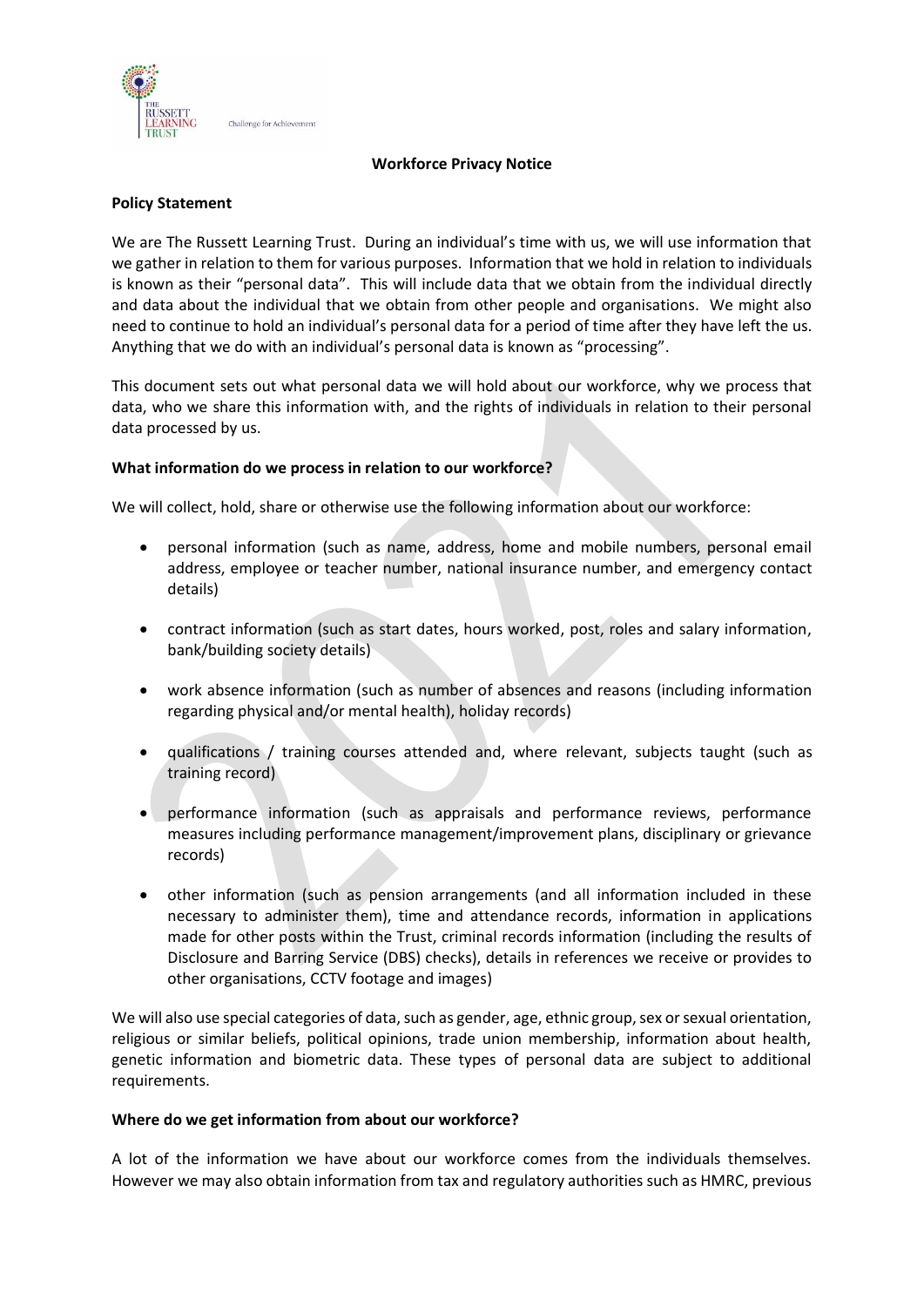employers, your trade union, the DBS, our insurance benefit administrators, consultants and other professionals we may engage, recruitment or vetting agencies, other members of staff, students or their parents, and publically available resources including online sources. In addition, we may obtain information from automated monitoring of our websites and other technical systems such as our computer networks and systems, CCTV and access control systems, communications systems, remote access systems, email and instant messaging systems, intranet and internet facilities, telephones, voicemail and mobile phone records.

## **Why do we use this information?**

We will process the personal data of our workforce for the following reasons:

- 1. Where we are required by law, including:
	- To comply with the law regarding data sharing (see further below)
	- To comply with specific employment law requirements, including our obligations as an employer under employment protection and health and safety legislation, and under statutory codes of practice such as those issued by ACAS
	- To comply with legal requirements in relation to equalities and non-discrimination
- 2. Where we are required by any contract with our workforce, such as employment contracts, including:
	- To make payments to our workforce, such as salary payments
	- To deduct tax and National Insurance contributions
	- To make a decision about recruitment
	- To check individuals are legally entitled to work in the UK
	- Administering employment contracts
	- Conducting performance reviews
	- Making decisions about salary and compensation
	- Liaising with pension providers
- 3. Where the law otherwise allows us to process the personal data, or we are carrying out a task in the public interest, including:
	- To enable the development of a comprehensive picture of the workforce and how it is deployed
	- To inform the development of recruitment and retention policies
	- To safeguard our pupils and young people and other individuals
	- To ensure safe working practices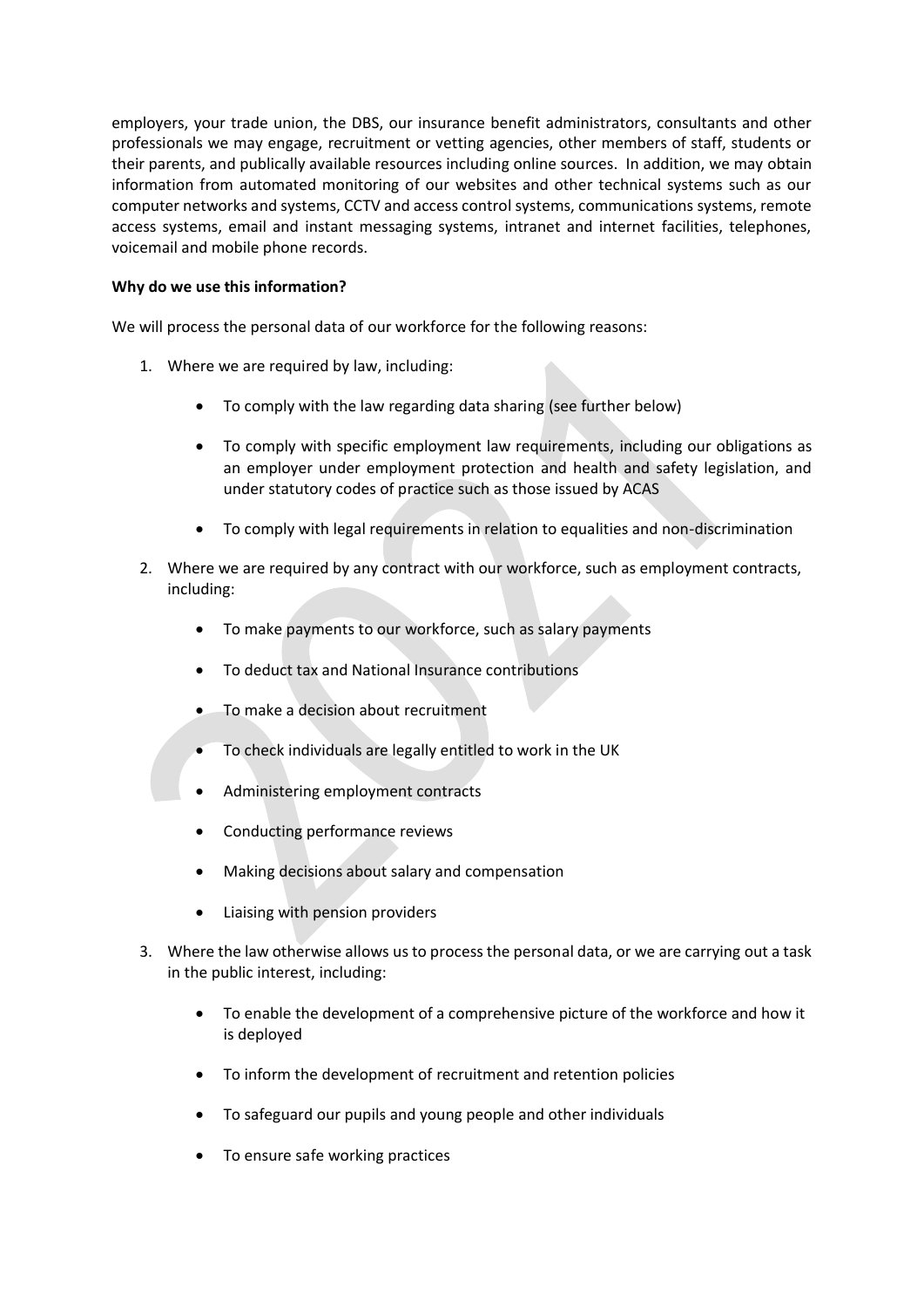- In the interests of ensuring equal opportunities and treatment
- 4. Where we otherwise have the consent of the individual

Whilst the majority of processing of personal data of our workforce will not require consent, we will inform individualsif their consent is required and seek that consent before any processing takes place. Due to the imbalance of power in an employee to employer relationship, it is generally thought that although consent may be implied it cannot truly be freely given. So consent is not necessarily the most appropriate basis to rely upon as an employer.

# **Why do we use special category personal data?**

We may process special category personal data of our workforce for the following reasons:

- 1. To carry out our legal obligations in relation to employment law, where this is in accordance with our Data Protection Policy
- 2. Where the processing is necessary for reasons of substantial public interest, including for purposes of equality of opportunity and treatment, where this is in accordance with our Data Protection Policy.
- 3. For the purposes of preventative or occupational medicine in order to assess an individual's working capacity and/ or the need for reasonable adjustments.
- 4. Where we otherwise have an individual's explicit written consent subject to the restriction set out above on the use of consent in an employment relationship.

There may also be circumstances where we need to use your information in relation to legal claims, or to protect your vital interests and where you are unable to provide your consent.

### **Failure to provide this information**

If our workforce fail to provide information to us then this may result in us being unable to perform the employment contract, or we may be prevented from complying with our legal obligations.

### **How long will we hold information in relation to our workforce?**

We will hold information relating to our workforce only for as long as necessary. How long we need to hold on to any information will depend on the type of information.

### **Who will we share information with about our workforce?**

We routinely share information about our workforce with:

- Local authorities, to assist them in the exercise of their responsibilities in relation to education and training, youth support and safeguarding purposes
- The Department for Education and the ESFA, in compliance with legal obligations of the Trust and its establishments to provide information about our workforce as part of statutory data collections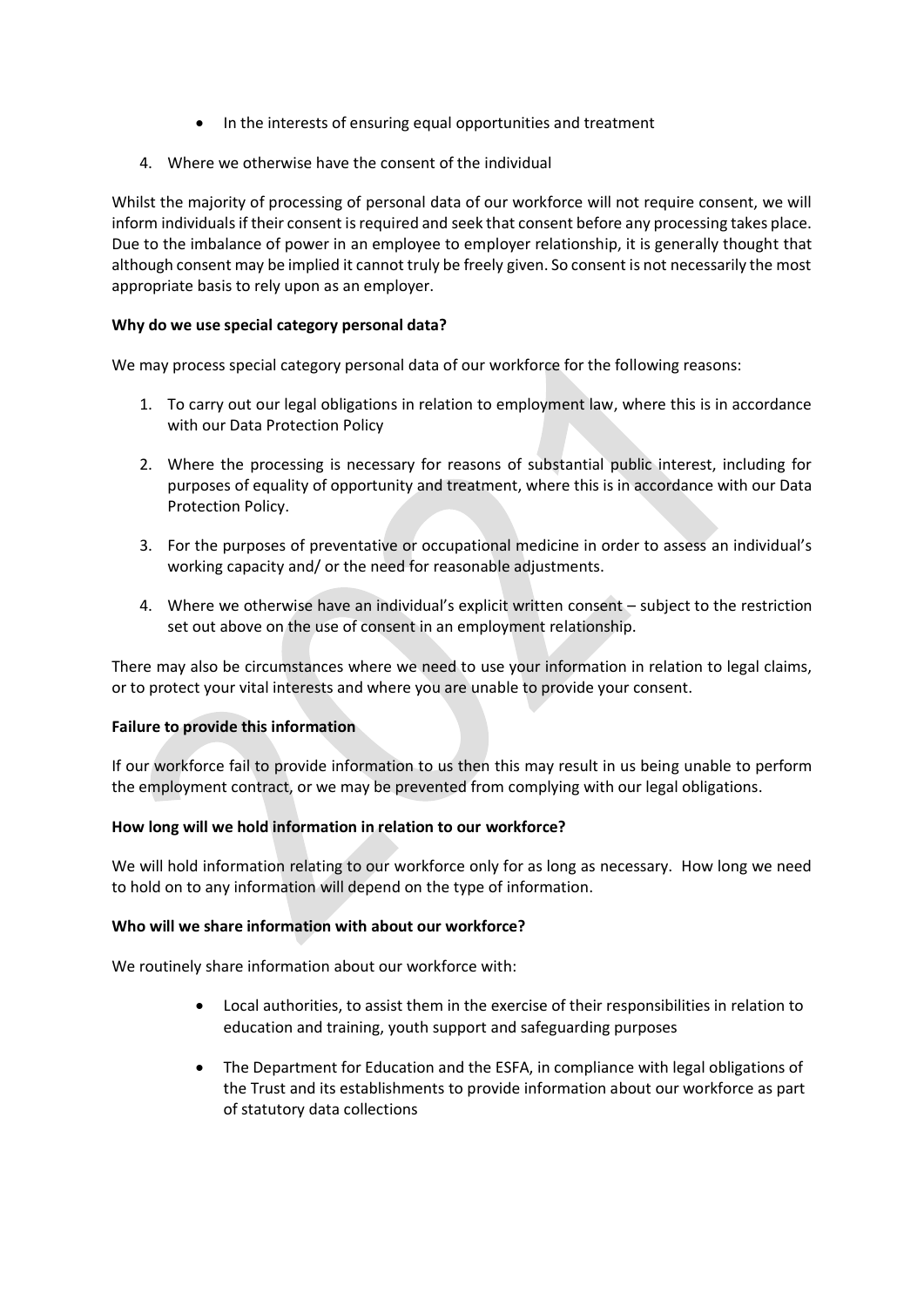- Contractors, such as payroll providers, to enable them to provide an effective service to the school and government agencies such as HMRC and DWP regarding tax payments and benefits
- Our professional advisors including independent health, legal and HR consultants

The Department for Education may share information that we are required to provide to them with other organisations. For further information about the Department's data sharing process, please visit: [https://www.gov.uk/guidance/data-protection-how-we-collect-and-share-research-data.](https://www.gov.uk/guidance/data-protection-how-we-collect-and-share-research-data)

Contact details for the Department can be found at [https://www.gov.uk/contact-dfe.](https://www.gov.uk/contact-dfe)

# **Rights of our workforce in relation to their personal data**

All of our workforce have the right to request access to personal data that we hold about them. To make a request for access to their personal data, individuals should contact:

The Head of the Establishment, who will also inform the Trust of the request.

Please also refer to our Data Protection Policy for further details on making requests for access to workforce information.

Individuals also have the right, in certain circumstances, to:

- Object to the processing of their personal data
- Have inaccurate or incomplete personal data about them rectified
- Restrict processing of their personal data
- Object to the making of decisions about them taken by automated means
- Have your data transferred to another organisation
- Claim compensation for damage caused by a breach of their data protection rights

If an individual would like to exercise any of these rights then they should contact the Executive Head Teacher, Catherine Lewis, directly. The law does not oblige the Trust and its establishments to comply with all requests. If the Trust and its establishments does not intend to comply with the request, then the individual will be notified of the reasons why in writing.